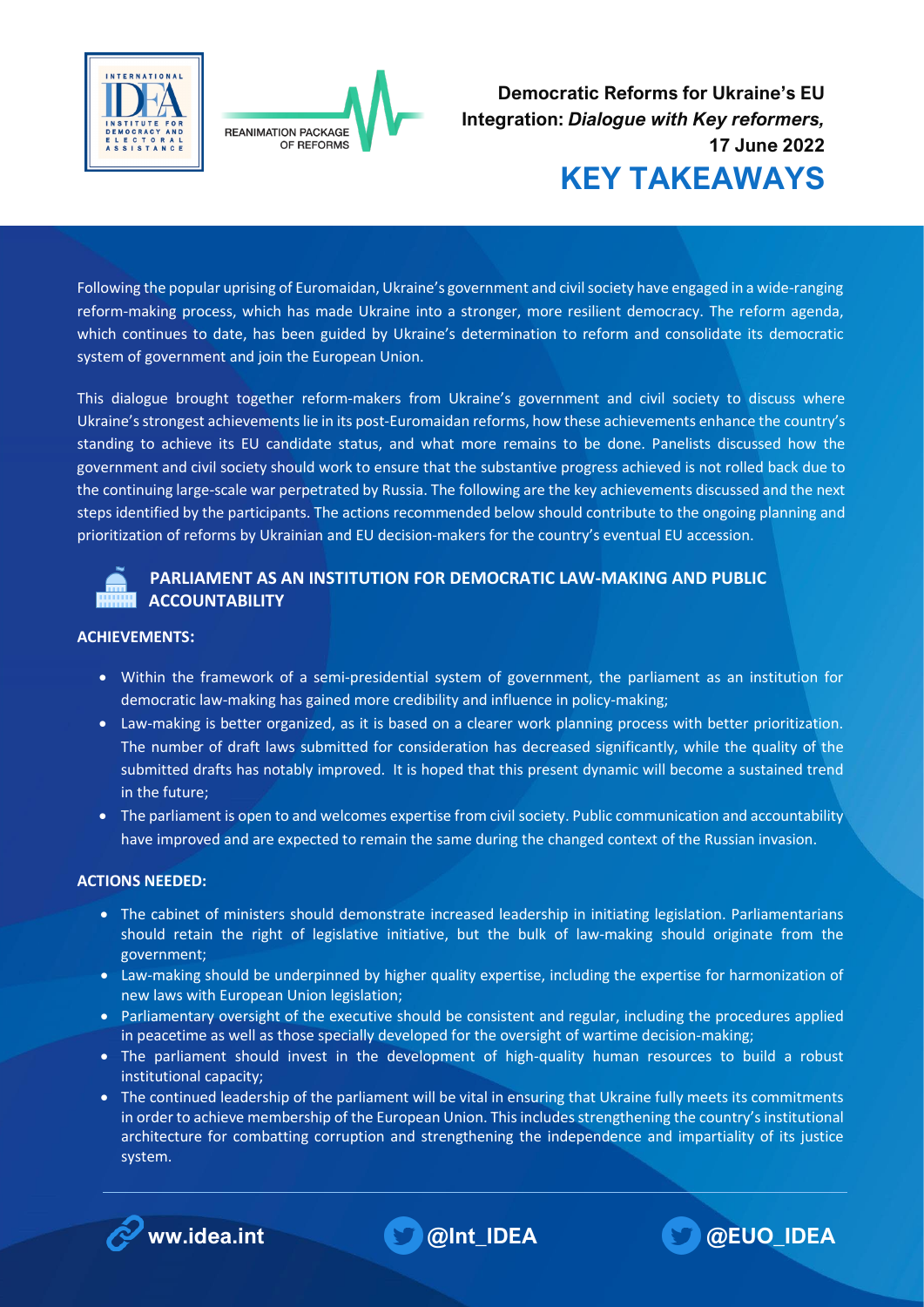



**Democratic Reforms for Ukraine's EU Integration:** *Dialogue with Key reformers,* **17 June 2022 KEY TAKEAWAYS**

# **DECENTRALISATION AND BUILDING EFFECTIVE LOCAL SELF-GOVERNMENT**

#### **ACHIEVEMENTS:**

- The ongoing reforms, first launched in 2014, have shown tangible results and significant successes. The reforms redesigned and optimised the territorial-administrative structure and financial decentralisation. Consecutive governments consistently carried this complex reform forward, ensuring its continuity and avoiding its politicization. Public acceptance and support for the reforms have gradually increased;
- The reforms also streamlined the roles and functions of regional governments, granting them the role of important intermediaries and facilitators of effective local governance;
- As a result of the reforms, voluntary associations of unified local communities have been created across the country, and the new local government bodies were elected in 2019. New, decentralized competencies and financial capacities are defined and their implementation is underway, albeit with many challenges.
- The self-organisation and resistance shown by regional and local authorities in countering the Russian aggression is an ultimate indicator of this success.

#### **ACTIONS NEEDED:**

- Local authorities resist and fight against the Russian invasion with unprecedented heroism and determination. Dozens of local councilors and mayors have been abducted, murdered, or remain in captivity. Administrative, financial and infrastructure resources are fully engaged in the defense effort. This will have profound consequences on the immediate and longer-term course of local self-government development;
- The decentralisation reforms have proceeded without relevant constitutional amendments, which are necessary to provide strategic clarity and ensure continuity and irreversibility of the fundamental principles of democratic local self-government. In the wake of the ongoing war, it is hoped that the political actors and the public will forge an agreement to adopt such amendments;
- Streamlining the legal framework for local and regional governments will remain a key priority. This includes the adoption of the reformed legislation on the administrative-territorial division of the country, law on local public administration, law on local referendums, local public participation and democracy, and law on public service in local self-government bodies. However, these efforts must align with the consequences and the recovery needs after the war, which are yet to be determined;
- The ongoing war and the occupation of parts of Ukraine require the revision and re-orientation of local development plans so that the communities in need receive the necessary support from those that have experienced less damage. Internal migration adds a major layer of complexity to this challenge. The role of the state and civic oversight will be important to ensure that the international and local resources allocated for the recovery and renewal of Ukraine are used properly. Ukrainian local authorities look forward to benefitting from international peer partnerships such as city-to-city friendships and other support schemes.